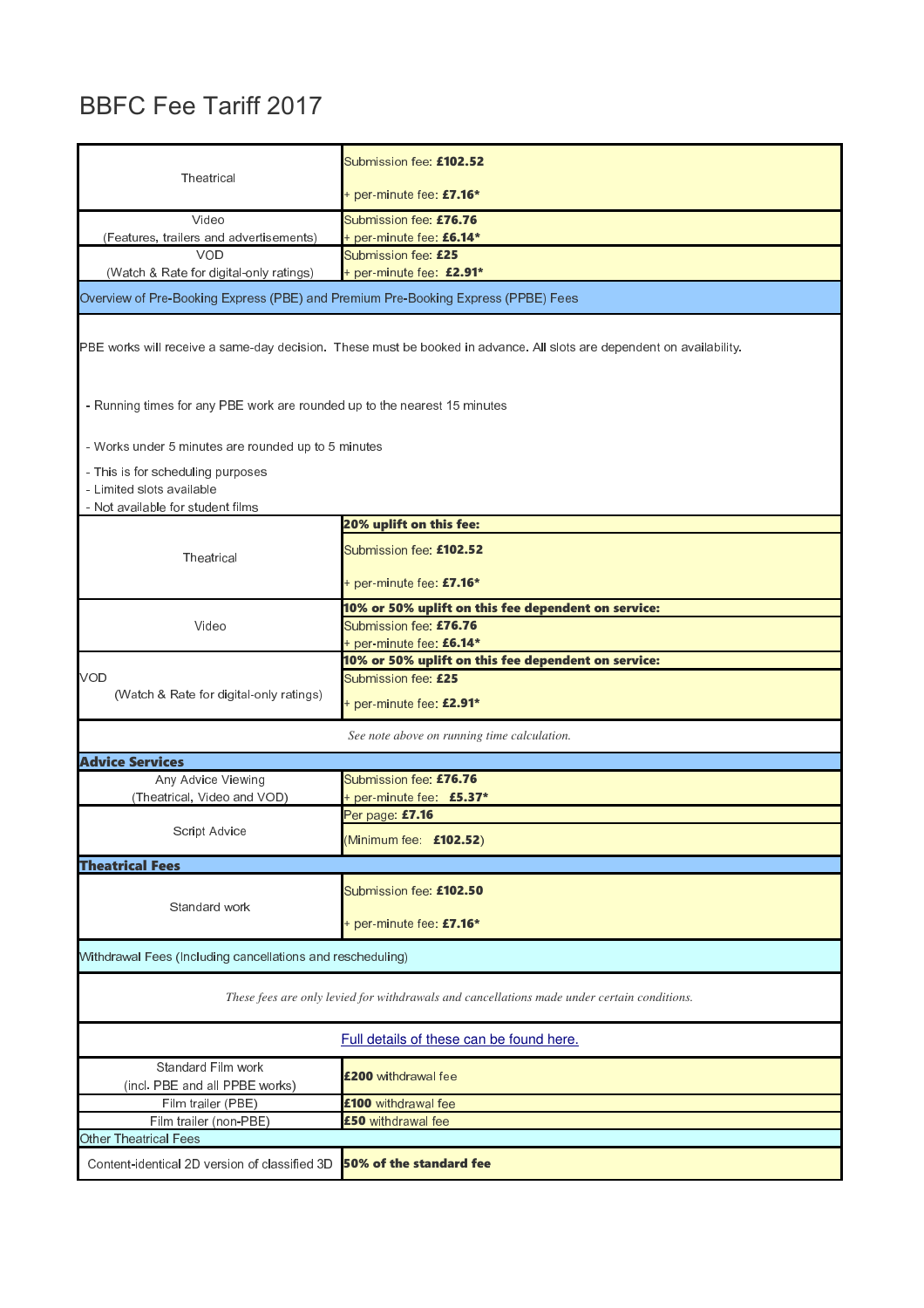|                                                                                                                                  | 3D version: fee for standard theatrical work                                                                               |  |
|----------------------------------------------------------------------------------------------------------------------------------|----------------------------------------------------------------------------------------------------------------------------|--|
| DCP file containing both 3D and 2D versions<br>for classification                                                                | (ind. per-minute fees)                                                                                                     |  |
|                                                                                                                                  |                                                                                                                            |  |
|                                                                                                                                  | 2D version: plus an additional £102.52                                                                                     |  |
| As Live                                                                                                                          | £102.52                                                                                                                    |  |
|                                                                                                                                  | Running time:                                                                                                              |  |
| <b>Student Short Films</b>                                                                                                       | 0-20 minutes: £51.26                                                                                                       |  |
|                                                                                                                                  | 21-40 minutes £102.52                                                                                                      |  |
| Modern Film Classification for films classified:                                                                                 |                                                                                                                            |  |
|                                                                                                                                  | <b>75% of standard fee</b>                                                                                                 |  |
| Prior to 1 Nov 1982<br>From 1 Nov 1982 to                                                                                        |                                                                                                                            |  |
| 31-Jul-89                                                                                                                        | <b>75% of standard fee</b>                                                                                                 |  |
| From 1 Aug 1989 onwards                                                                                                          | Where a viewing is needed 50% of standard fee                                                                              |  |
| Charged at full standard rate if the film contains previous cuts or additional material                                          |                                                                                                                            |  |
| 1 Aug 1989 onwards                                                                                                               | Where a viewing is not needed £102.50                                                                                      |  |
| Where a film is confirmed as identical and does not need a viewing                                                               |                                                                                                                            |  |
| Charity rate - standard work                                                                                                     | 30% of standard fee                                                                                                        |  |
| <b>Video Fees</b>                                                                                                                |                                                                                                                            |  |
|                                                                                                                                  | Submission fee: £76.76                                                                                                     |  |
| Standard work                                                                                                                    | + per-minute fee: £6.14*                                                                                                   |  |
| Withdrawal Fees (incl. cancellations and rescheduling)                                                                           |                                                                                                                            |  |
|                                                                                                                                  | These fees are only levied for withdrawals and cancellations made under certain conditions.                                |  |
|                                                                                                                                  | Full details of these can be found here.                                                                                   |  |
| PBE and PPBE Video works                                                                                                         | £200 withdrawal fee                                                                                                        |  |
| All other withdrawals/                                                                                                           | £100 withdrawal fee                                                                                                        |  |
| cancellations                                                                                                                    |                                                                                                                            |  |
| Other Video Fees                                                                                                                 |                                                                                                                            |  |
| Video - identical content of theatrical feature                                                                                  | <b>75% of standard fee</b>                                                                                                 |  |
| Packaging/                                                                                                                       | £25.25                                                                                                                     |  |
| resubmision                                                                                                                      |                                                                                                                            |  |
|                                                                                                                                  | Submission fee: £76.76                                                                                                     |  |
| Change of distribution/ Technical comparison                                                                                     | + fee for works under 25 mins: per-minute fee                                                                              |  |
|                                                                                                                                  | + fee for works over 25 minutes: £153.52                                                                                   |  |
| Video work previously rated under W&R!                                                                                           | Standard Video fee minus the original Watch & Rate fee <sup>2</sup> .                                                      |  |
|                                                                                                                                  | Composite Video works that includes elements Standard Video fee minus ONE Watch & Rate submission fee and the combined per |  |
| previously rated under W&R <sup>1</sup><br>minute fees <sup>2</sup> .<br>where the work is identical and is in the BBFC archive. |                                                                                                                            |  |
|                                                                                                                                  |                                                                                                                            |  |
|                                                                                                                                  | <sup>2</sup> Any original PBE fees are not discounted.                                                                     |  |
| Charity rate video                                                                                                               | <b>30% of standard rate</b>                                                                                                |  |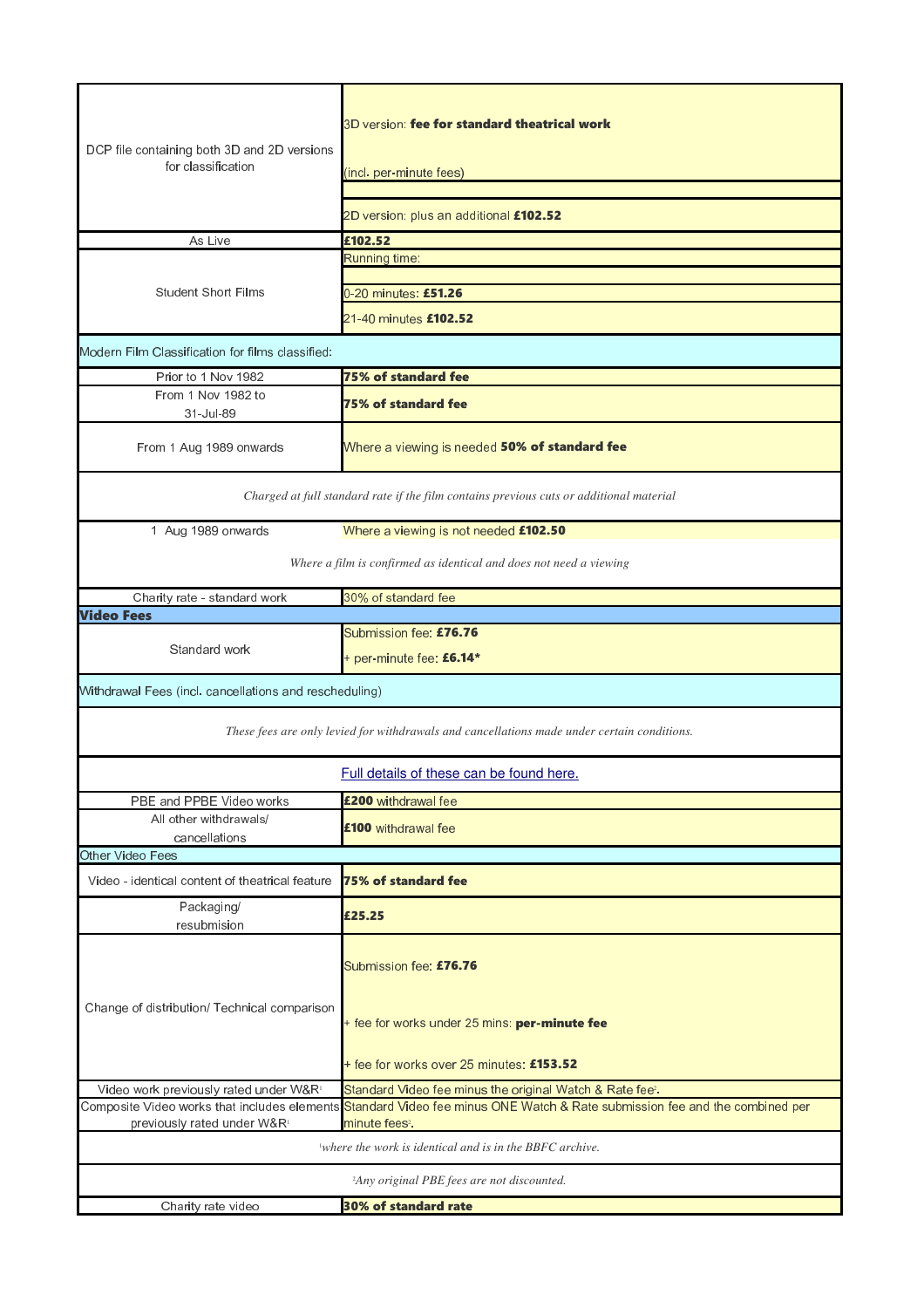| Reactivation                                                                                                                                                                                                                                                                                                    | £153.52                                                                                    |            |  |
|-----------------------------------------------------------------------------------------------------------------------------------------------------------------------------------------------------------------------------------------------------------------------------------------------------------------|--------------------------------------------------------------------------------------------|------------|--|
| <b>Other Fees</b>                                                                                                                                                                                                                                                                                               |                                                                                            |            |  |
| Video game works                                                                                                                                                                                                                                                                                                | Submission fee: £76.76<br>+ per-minute fee: $£5.37$                                        |            |  |
| Classification of linear content including TV material created for video games; video rewards for completing certain tasks or levels within<br>a game; or other video content which does not contribute to the narrative drive of the video game will be submitted by the VSC on behalf<br>of games publishers. |                                                                                            |            |  |
|                                                                                                                                                                                                                                                                                                                 |                                                                                            |            |  |
| <b>Digital only Fees</b>                                                                                                                                                                                                                                                                                        |                                                                                            |            |  |
| Standard VOD work                                                                                                                                                                                                                                                                                               | Submission fee: £25                                                                        |            |  |
| (Watch & Rate for digital only ratings)                                                                                                                                                                                                                                                                         | + per-minute fee: £2.91*                                                                   |            |  |
| Pre-booking Express (PBE) - Faster<br>turnaround                                                                                                                                                                                                                                                                | 10% uplift on this fee:<br>Submission fee: £25<br>+ per-minute fee: $£2.91*$               |            |  |
|                                                                                                                                                                                                                                                                                                                 | 50% uplift on this fee:                                                                    |            |  |
| Premium Pre-booking Express (PPBE) - Faster<br>turnaround                                                                                                                                                                                                                                                       | Submission fee: £25<br>+ per-minute fee: £2.91*                                            |            |  |
| All running times are rounded up to the nearest 15 minutes; works under 5 minutes rounded up to 5 minutes.<br>See note above on running time calculation.                                                                                                                                                       |                                                                                            |            |  |
| Withdrawal Fees (Including cancellations and rescheduling)<br>These fees are only levied for withdrawals and cancellations made under certain conditions.                                                                                                                                                       |                                                                                            |            |  |
| Full details of these can be found here.                                                                                                                                                                                                                                                                        |                                                                                            |            |  |
| Any other VOD work                                                                                                                                                                                                                                                                                              | £50 withdrawal fee                                                                         |            |  |
| <b>VOD PPBE</b>                                                                                                                                                                                                                                                                                                 | £100 withdrawal fee                                                                        |            |  |
| Other digital only Fees                                                                                                                                                                                                                                                                                         |                                                                                            |            |  |
| Charity Rate                                                                                                                                                                                                                                                                                                    | Please note we do not offer a charity discount for Watch & Rate works.                     |            |  |
| Technical comparison                                                                                                                                                                                                                                                                                            | £153.52 + £25 fixed fee                                                                    |            |  |
| Distributor change                                                                                                                                                                                                                                                                                              |                                                                                            |            |  |
|                                                                                                                                                                                                                                                                                                                 | Based upon estimated number of BBFC-rated titles live on service over the annual<br>penod: |            |  |
|                                                                                                                                                                                                                                                                                                                 | Up to 100 titles:                                                                          | No fee.*   |  |
|                                                                                                                                                                                                                                                                                                                 | 101 to 250 titles:                                                                         | £550 p.a.  |  |
|                                                                                                                                                                                                                                                                                                                 | 251 to 1,000 titles:                                                                       | £1100 p.a. |  |
|                                                                                                                                                                                                                                                                                                                 | 1,001 to 5,000 titles:                                                                     | E2200 p.a. |  |
| BBFC Digital Services - Annual License Fee                                                                                                                                                                                                                                                                      | More than 5000 titles:                                                                     | £4400 p.a. |  |
|                                                                                                                                                                                                                                                                                                                 | Licence runs from 1 January to 31 December.                                                |            |  |
|                                                                                                                                                                                                                                                                                                                 | Those joining outside January are charged a pro-rata fee.                                  |            |  |